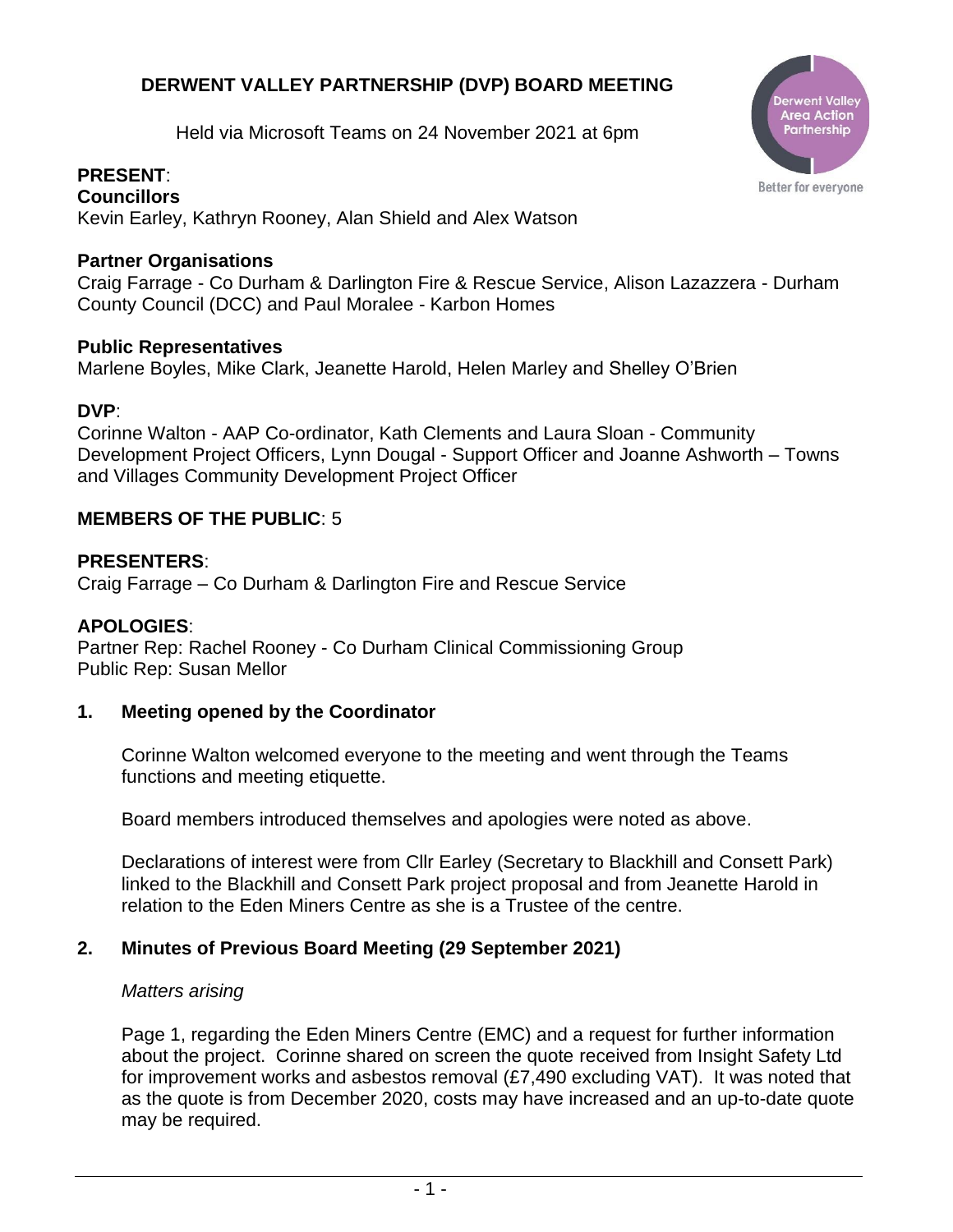The EMC would like to apply to the PGT Discretionary Fund (PGTDF) to carry out the improvement works; however, the balance of the fund is £5,975 (£4,025 previously allocated to the Roxy) and will not cover the full amount as per the quote.

Cllr Shield said there were delays in the EMC submitting the information as they were advised to get an additional quote besides Insight's and they also requested a report from SGS, who do not carry out the work but provide an analysis of the work. They then went back to Insight, some 12 months later to check on the cost status. There was also urgent work carried out on replacing the original lintels which added to the delay.

As the PGTDF amount of £5,975 does not cover the full quote, Corinne asked Cllr Shield/Jeanette Harold if they have sourced other funding to cover the shortfall. Jeanette said they have had a commitment from Banks Trust for part of the funding. Cllr Shield clarified that EMC have been awarded around £3k from Banks and that money from the EMC's small reserves will be used to cover the shortfall.

The Board AGREED to use the remaining funds from the PGTDF to fund the EMC.

Corinne advised that the DVP Team will progress the request through the PGTDF and the EMC will be contacted accordingly.

There were no further comments/matters arising and the minutes were AGREED.

## **3. DVP Task Group Update including Employment, Education & Training and Environment Project updates**

Corinne gave an update on the work of the task groups.

*Towns and Villages (T&V) Task Group – Chair Rosemary Morris, Vice Chair Marlene Boyles with support from the DVP Team and T&V Officer Joanne Ashworth*

At the last task group meeting in November, the group agreed a new chair and vice chair as above and Corinne thanked Rosemary and Marlene for taking up these roles.

The group discussed the improvement works which are due to take place early next year in Middle Street and the lack of information available to inform the public of the works to be carried out. The Regeneration, Economy and Growth (REG) Team were contacted to enquire about any information/display boards for the public to view and as a result there will be two drop-in sessions in Consett Library on 3 and 7 December. We are also waiting to hear back from the REG Team if the plans are available online.

The group also raised concerns about the lack of local councillor involvement in the task group. As the T&V funding is for the benefit of all areas, local councillors' knowledge and input would be welcomed and the group would like to encourage more councillors to get involved.

In addition to getting councillors more involved with the task group, Joanne plans to contact the 11 local councillors in our area to offer support around any project ideas they may have relating to their ward linked to their own individual T&V funding.

The next task group meeting is 9 December, where the group plans to discuss the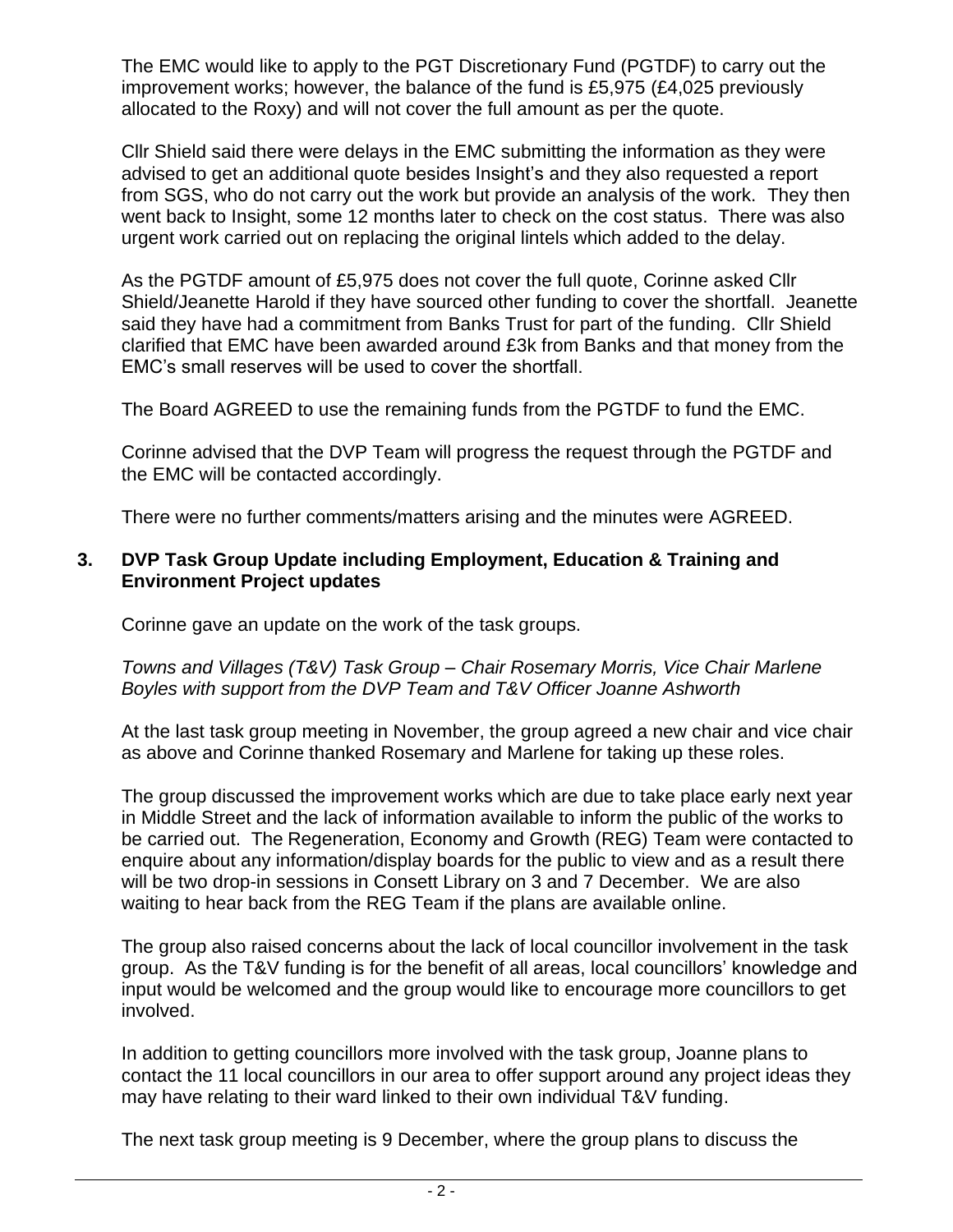community consultation process, which they are aiming to hold around Spring 2022. It is not expected that the task group will do a call out for project proposals, rather take a steer from the outcome of the community consultations.

Cllr Earley said he would be happy to join the task group and Corinne said he would be added to the distribution list.

A discussion then took place on the timings of the task group and it was felt that daytime task group meetings were difficult to attend for some councillors due to other commitments. As the chair of the task group, Rosemary Morris, was in attendance at the Board meeting, she agreed to move the next T&V Task Group on 9 December to 4- 5.30pm.

Cllr Watson said he would like to put forward a proposal for a Town Centre Manager, which would be funded through the T&V Improvement Fund, at the next Benfieldside, Blackhill, Bridgehill and Shotley Bridge Partnership meeting. He said he will be asking them for their support and would consider presenting this proposal at the next T&V Task Group meeting.

Rosemary said she did not want any part of the community in the towns and villages to miss out on the opportunity to be involved. Therefore, Joanne will be contacting community organisations/partnerships in the new year to get a feel from those communities what the main issues are for them.

Corinne felt that it would not be fair to start looking at project proposals until we have gone out to consultation with the community. At the moment we have nothing to base proposal ideas on in terms of need and should wait to hear what the views are from the community before making any decisions. Any proposals we receive in the meantime could be kept for consideration until everyone has taken part in the process.

## *Environment (Enviro) Task Group – Chair Ann English, Vice Chair Rosemary Morris and DVP Lead Officer Corinne Walton*

Following the task group's review of the 8 project proposals and responses received from the applicants, the group met via Teams on 14 and 21 October and applicants were invited to one of the dates to give a brief overview about their projects and to answer additional questions.

During the process, 2 applications (Medomsley Community Action Group and Christ Church, Consett), were withdrawn due to a lack of information for the group to a make an informed decision at the scoring stage.

Individual task group members scored the 6 project proposals, against set criteria, based on a scale of 1 (strongly disagree) to 5 (strongly agree). Each project proposal was given a total average score, ranked in order (from highest to lowest) and funds were allocated until the Area Budget (£78,634) was exhausted.

Based on the Task Group's review and scoring, the following outcome was recommended to the Board: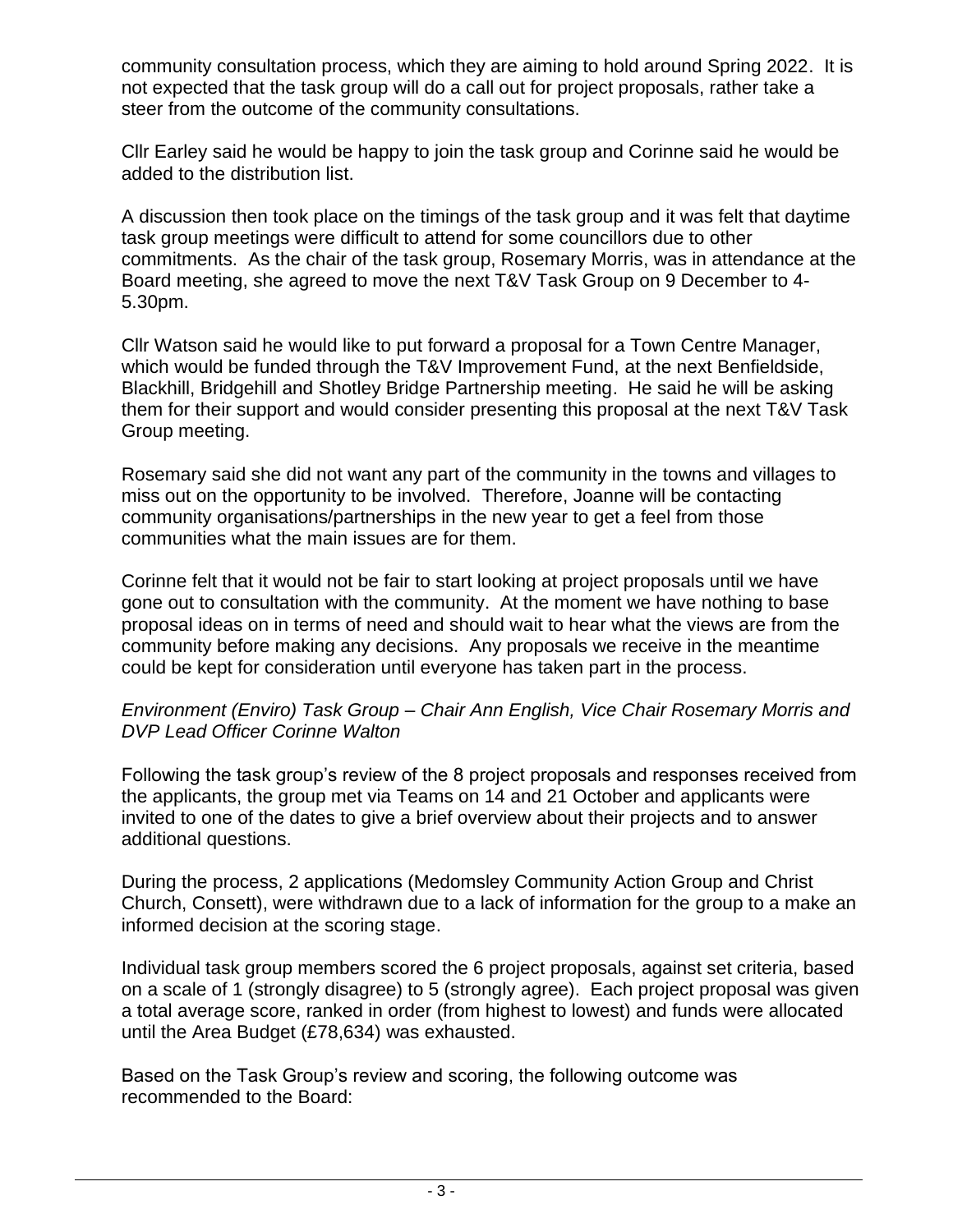# **Habitat Management at Burnopfield Plantation, Durham Wildlife Trust. Funding Request: £7,400**

Habitat improvements through pond and woodland management programmes and raising awareness about biodiversity through practical activities and conservation volunteering opportunities.

## **Greening Our Park, Friends of Blackhill and Consett Park. Funding Request: £17,000**

A demonstration project that engages the community to support a green revival of its park allowing people to become involved with improving biodiversity and the mitigation of climate change.

## **Electric Vehicle (EV) Charging Points, Hamsterley Mill Residents Association. Funding Request: £30,000**

To install up to 6 additional EV charge points in the DVP area which is in addition to those already being installed by DCC as part of their County wide programme.

**\*Footprint Conference, Durham Energy Institute. Funding Request: £5,000** The Footprint Conference aims to bring members of the public together with experts from a range of backgrounds to look at how our lives can be lived more sustainably.

**\*\*Carbon Reduction at The Roxy, Watling Spaces CIC. Partial funding of £19,234** Installation of a filtered fresh air ventilation system, an energy efficient heating system and an energy efficient hot water system for The Roxy arts venue in Leadgate.

Due to a lack of funding available the 'Young People's Green Economy' project from Building Self Belief for £9,700 was not recommended to be supported.

\*Regarding the Footprint Conference, the task group would like to ask the Board if they would consider funding transport (at an additional cost) for local residents to attend the conference.

\*\*It was noted that the Roxy also has financial commitments to the venue of £19,164 from the Covid Recovery fund, £4,025 from Project Genesis Trust Discretionary Fund, £4,024.60 from the local councillor's Neighbourhood Budget and £11,081 linked to a project from the Health and Wellbeing Task Group  $=$  £38,294.60. These have yet to be approved due to several queries relating to the building and sustainability of the building. Therefore, there is a risk that the current Enviro request becomes an underspend, along with the amounts specified above.

Cllr Shield said there have been concerns raised about how long the Roxy will be a community facility. The applicant needs to give us some assurances that when the project is finalised and open to the public, it remains a community venue for a significant period of time, at least 10 years. He said he is arranging a meeting with the applicant, David Barnes, to discuss this further.

Cllr Watson asked if the Roxy has a Business Plan and would it require a subsidy once the venue is open. Cllr Shield said the Roxy is a not-for-profit organisation and any profits made will go back into the business. There may be a cost incurred for using the venue but there is no subsidy required.

Corinne said one of the concerns was around the longevity of the lease as this needs to be clarified due to the amount of capital investment involved. The DVP Team has been working closely with the applicant and further information has been sent to Gordon Elliott, DCC Head of Service, for approval.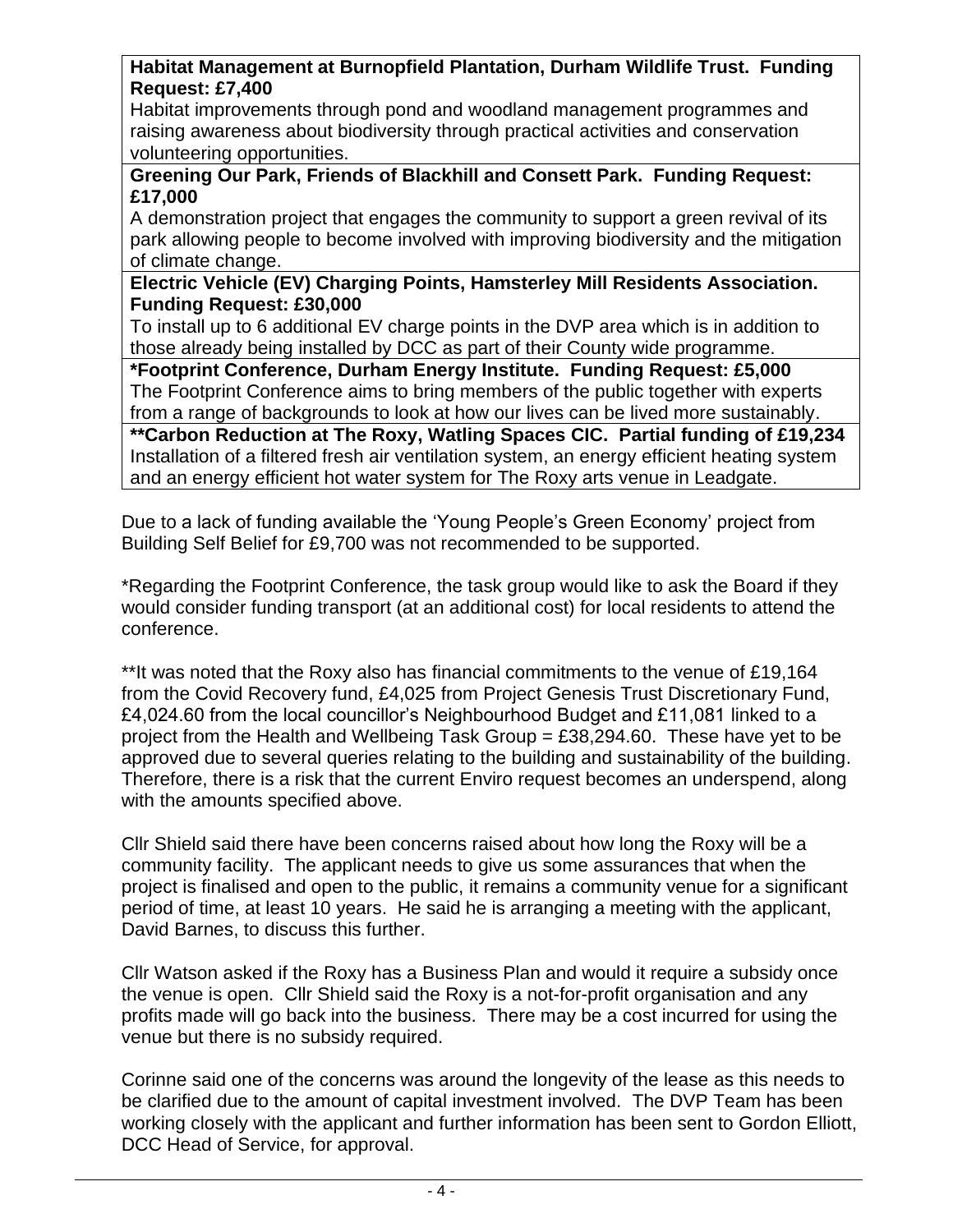It was acknowledged that the Task Group had worked hard to get the projects to the Board. There were no further comments, and the Board APPROVED the Task Group's recommendations as above.

Corinne advised that the applicants will be asked to complete the full online funding application and a technical appraisal by the funding team would follow.

# *Employment, Enterprise and Training (EET) Task Group – Chair Mike Clark and DVP Lead Officer Laura Sloan*

Following the task group's call out for project proposals on 8 September, 6 Expression of Interest (EOI) forms were received by the deadline date 8 October 2021. From the funding available (£78,634), the total funding request was £100,266.99 which was oversubscribed by £21,632.99.

Task group members met via Teams on 15 October to review the EOI forms and questions were compiled and sent to the applicants. The responses were received prior to the applicants being invited to present their projects and answer any additional questions via a Teams meeting on 28 October 2021.

During the process, 2 applications (CBS Theatre Group and Blackhill Comrades Club), were withdrawn as they did not meet the themes within the EET Delivery Plan and therefore did not progress to the scoring stage.

Individual task group members scored the 4 project proposals, against set criteria, based on a scale of 1 (strongly disagree) to 5 (strongly agree). Each project proposal was given a total average score, ranked in order (from highest to lowest) and funds were allocated until the Area Budget (£78,634) was exhausted.

Based on the Task Group's review and scoring, the following outcome is recommended to the Board:

To support the 2 top scoring projects below:

## **Employability and Readiness for Work Programme, Derwentside Trust. Funding Request: £11,760**

Delivery of a full employability programme (eg CV development, interview techniques, recognised accredited qualifications, etc) for all ages and abilities. The programme aims to develop interpersonal skills and personal development that will support individuals into employment.

## **Release Your ADHD Super Powers, Celebrate Difference. Funding Request: £12,000**

The aim of this project is to engage 15 participants, (with a focus on women), who are unemployed, meet the criteria for ADHD and to deliver a programme of education and support to get them into employment/an apprenticeship.

Although the 2 project proposals below were eligible and scored accordingly, the Task Group Chair has recommended that the 2 lowest scoring projects are withdrawn for the following reasons: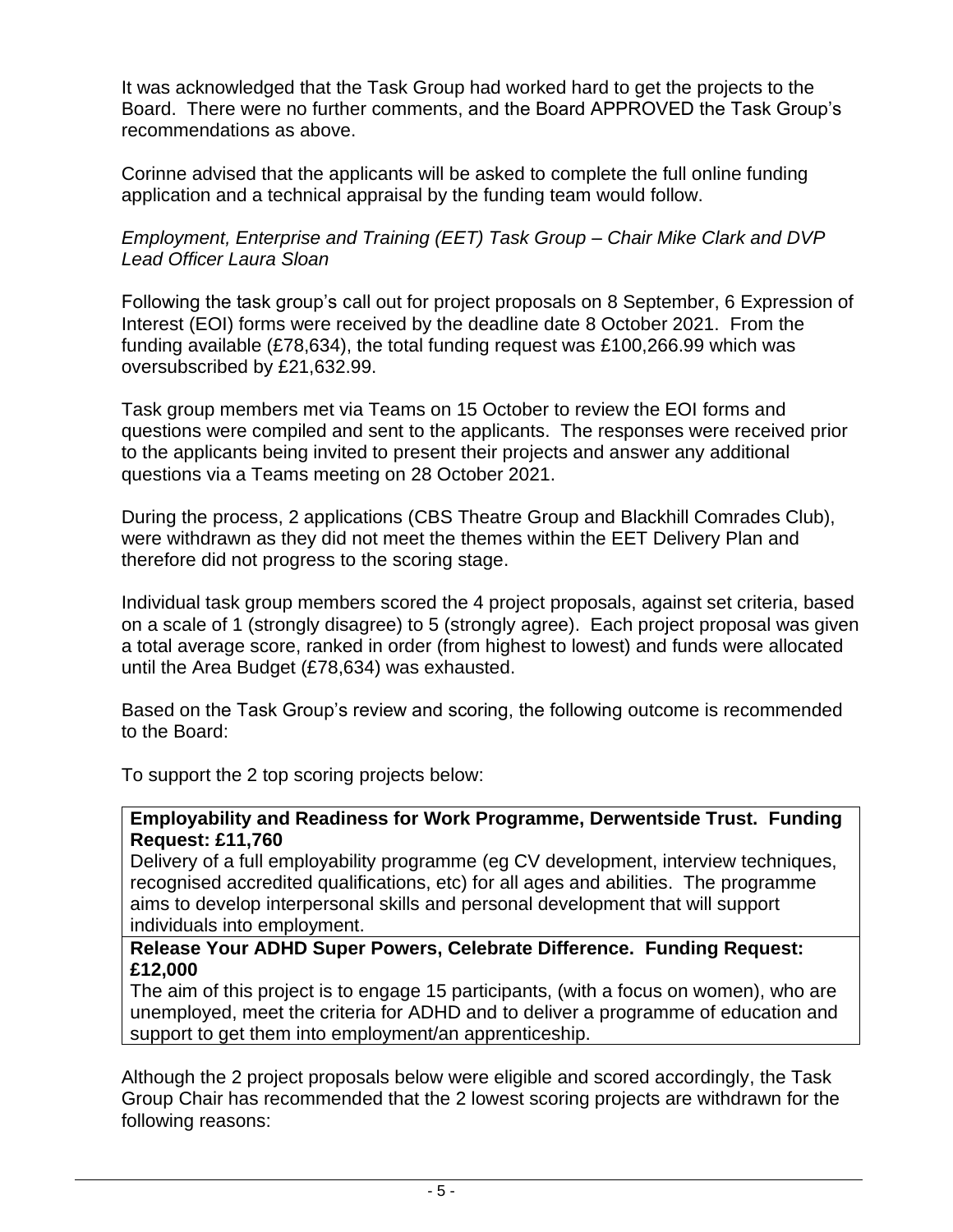**Handcrafted Kitchen, Handcrafted. Funding Request: £16,495** (£82,475.70 match funding not secured)

- full reliance on security of match funding for project to be delivered (Stanley AAP has confirmed they are not financially supporting delivery)
- project is based in Chester le Street so concerns around accessibility for DVP beneficiaries.

**Derwent Valley E-Van and E-Bike Project, Derwent Valley Car Club. Partial funding of £38,379** (Full request £48,400, £0 match funding)

- tenuous links to 'employability' themes/aims
- no match funding sources identified and we can only part fund
- less than 50% support for the project based on scoring results
- proposal better suited to Environment priority theme.

Based on the Chair's recommendation, a total request to the DVP Board of £23,760 is being made to support the 2 top scoring projects.

An underspend of £54,874 would remain linked to the EET Task Group and the group would therefore explore other options such as

- the remaining funds to potentially 'add value' to the two projects already being supported
- explore cross-cutting project development opportunities with the Environment and Health and wellbeing Task Groups
- the Task Group to develop a project proposal and commission its delivery themselves to fulfil a local EET need/gap locally
- explore the benefits of a second 'project call out' to encourage alternative proposals.

The next meeting is on 2 December where the group will discuss the options linked to the underspend.

Mike Clark said it was disappointing not to be able to put a recommendation to spend the full amount, but the group felt that they did not want to allocate money to projects if they were not consistent with the objectives of the task group.

The Chair and Task Group were complimented on their method in allocating the funding and that they did not fund projects just because the money was there. It was considered a good example that AAPs should follow to ensure that all the requirements and criteria are fully met.

There were no further comments, and the Board APPROVED the Task Group's two recommendations as above.

Corinne advised that the applicants will be asked to complete the full online funding application and a technical appraisal by the funding team would follow.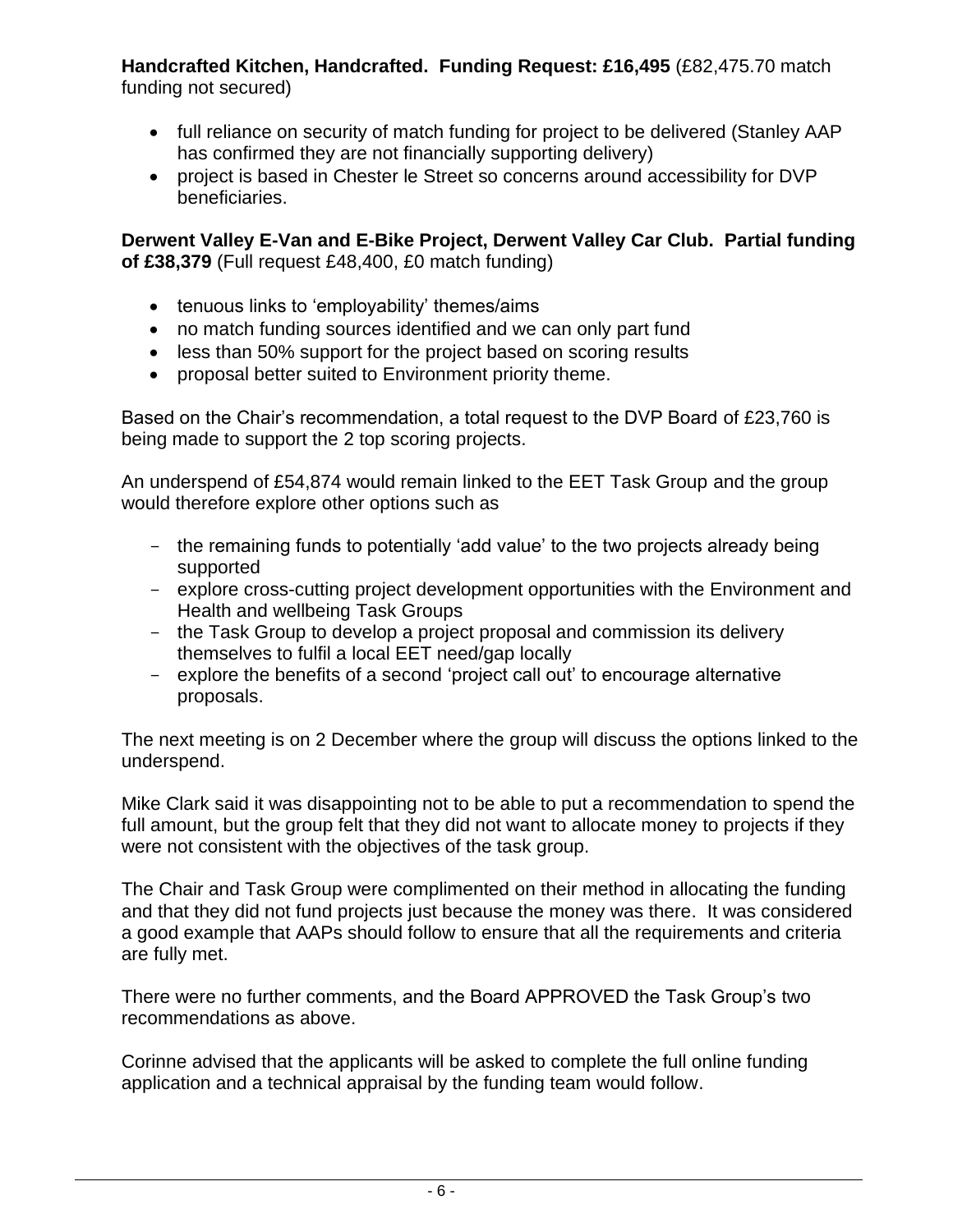# **4. Partner Updates**

*County Durham and Darlington Fire and Rescue Service presentation on the Community Risk Management Plan (CRMP) and Public Consultation*

Craig Farrage went through the presentation on the CRMP that contained community profile information, looked at all the risks they face in the community and sets out how the service addresses those risks. They have a statutory duty to publish the CRMP and also have a statutory duty to consult with the public on these plans (a copy of the presentation is available upon request).

The CRMP survey is open to the public to have their say and the responses will help the service to make decisions on how they use their resources to prevent and respond to emergencies in the future.

The CRMP and Community Risk Profile is available online at: [https://www.ddfire.gov.uk/service-plans.](https://www.ddfire.gov.uk/service-plans) The survey is available online at: Community [Risk Management Plan Consultation 2022-23 \(smartsurvey.co.uk\)](https://eur03.safelinks.protection.outlook.com/?url=https%3A%2F%2Fwww.smartsurvey.co.uk%2Fs%2Fcrmp_2022-23%2F&data=04%7C01%7Ccfarrage%40ddfire.gov.uk%7Cc6dc12c1f38742ddbcf208d9beeb9647%7C1441d9f60ea04c539e04b6a546923354%7C0%7C0%7C637750741312537115%7CUnknown%7CTWFpbGZsb3d8eyJWIjoiMC4wLjAwMDAiLCJQIjoiV2luMzIiLCJBTiI6Ik1haWwiLCJXVCI6Mn0%3D%7C3000&sdata=zGjx18xrZ4aBDjss2BT2vh8yNCGU7FKeXEdZmPpd9M8%3D&reserved=0) or via Twitter and Facebook: @CDDFRS.

Paper copies are available via the local Fire Station.

Craig urged everyone to complete the survey.

Closing date for the survey is 7 February 2022.

Craig pointed out that the current response standards are the minimum times that they will respond to, e.g. Accidental Dwelling Fires – 8 minutes on 70% of occasions and 11 minutes on 90% of occasions. However, in most of the areas a fire appliance will be on site well within those times.

Cllr Watson asked if the Young Firefighters scheme is still going. Craig said it is now called the Fire Cadet Scheme and is a huge success, with 7 stations across the county involved in the scheme, including Consett Station which has a very active cadet force. Many of the cadets have gone onto be retained/whole time fire fighters and some have become instructors.

Corinne thanked Craig for his presentation and asked him for any publicity relating to the survey so it can be added to the DVP's Derwent Valley Life website and Facebook page.

# **5. DVP Board Meeting Schedule 2022**

The Board were asked to note the dates for next year's Board meetings:

- Wednesday 26 January 2022
- Wednesday 30 March
- Wednesday 25 May (AGM)
- Wednesday 20 July
- Wednesday 28 September and
- Wednesday 30 November